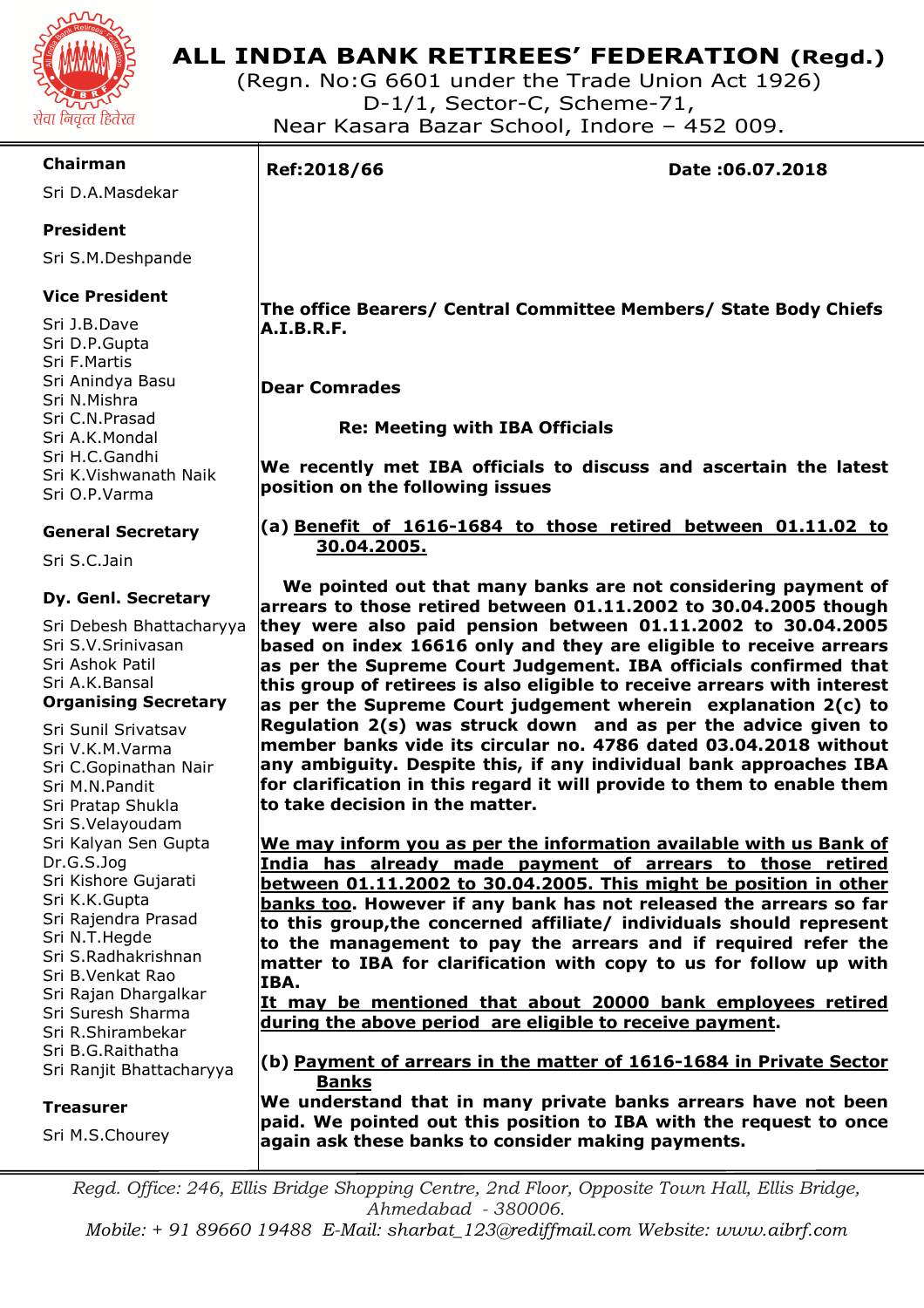

# **ALL INDIA BANK RETIREES' FEDERATION (Regd.)**

(Regn. No:G 6601 under the Trade Union Act 1926) D-1/1, Sector-C, Scheme-71, Near Kasara Bazar School, Indore – 452 009.

## **Chairman**

Sri D.A.Masdekar

## **President**

Sri S.M.Deshpande

## **Vice President**

Sri J.B.Dave Sri D.P.Gupta Sri F.Martis Sri Anindya Basu Sri N.Mishra Sri C.N.Prasad Sri A.K.Mondal Sri H.C.Gandhi Sri K.Vishwanath Naik Sri O.P.Varma

## **General Secretary**

Sri S.C.Jain

#### **Dy. Genl. Secretary**

Sri Debesh Bhattacharyya Sri S.V.Srinivasan Sri Ashok Patil Sri A.K.Bansal **Organising Secretary** 

Sri Sunil Srivatsav Sri V.K.M.Varma Sri C.Gopinathan Nair Sri M.N.Pandit Sri Pratap Shukla Sri S.Velayoudam Sri Kalyan Sen Gupta Dr.G.S.Jog Sri Kishore Gujarati Sri K.K.Gupta Sri Rajendra Prasad Sri N.T.Hegde Sri S.Radhakrishnan Sri B.Venkat Rao Sri Rajan Dhargalkar Sri Suresh Sharma Sri R.Shirambekar Sri B.G.Raithatha Sri Ranjit Bhattacharyya

#### **Treasurer**

Sri M.S.Chourey

**In this regard IBA officials pointed out that above referred circular of IBA is clear and specific on the issue wherein it is stated that private sector banks who are implementing IBA pension scheme for retirees should also consider making payment of arrears as per the Supreme Court decision though strictly speaking it is not directly applicable on them. But, Private banks will be ultimately required to make payment on retirees approaching civil courts in the matter with higher burden of interest for delay. Further we understand that most of the private banks are in the process of making payments. AIBRF is keeping watch on the developments.** 

## **(c) Arrears on account of commutation difference on implementation of Supreme Court Judgement**

**On pointing out that most of the banks have not paid arrears on account of commutation difference and those banks have paid also simultaneously recovered the amount from original date, IBA stated that already there are clear and specific provisions for payment of commutation and its recovery. Concern bank should take decision to give treatment to the commutation arrears accordingly. If specific reference is made by any bank on any point, IBA will provide necessary guidelines in the matter.** 

**During the discussion the following points emerged (a) Availing commutation is optional (b) Commutation can be taken on partial basic with maximum 1/3 rd. (c) Commutation option can be exercised only once (d) In the present case , commutation given to retirees originally have already been fully recovered and original basic pension restored, there cannot be second commutation account recoverable in future. (e) If commutation arrears are to be considered it has to be as of the original date with net payment / recovery** 

**We shall get the above points examined to decide our future course of action in this matter. We shall also get calculations sheet of Canara Bank where treatment has been given for commutation examined . In the meantime we request our affiliates/ individuals to represent the case to the management of banks demanding commutation arrears with interest and recovery from future date.** 

**We find that many banks particularly private sector banks have yet to make payment of arrears to all eligible retirees, in some cases for the want of relevant service record. We request our affiliates to actively follow up with the bank management for immediate release of payments without delay as the deadline fixed by the Supreme Court is already over.** 

**(d) Renewal of Group Insurance Policy for 2018-2019. As you are aware, 3 years period for providing group insurance scheme applicable to bank employees and retirees will be over on** 

*Regd. Office: 246, Ellis Bridge Shopping Centre, 2nd Floor, Opposite Town Hall, Ellis Bridge, Ahmedabad - 380006.* 

*Mobile: + 91 89660 19488 E-Mail: sharbat\_123@rediffmail.com Website: www.aibrf.com*